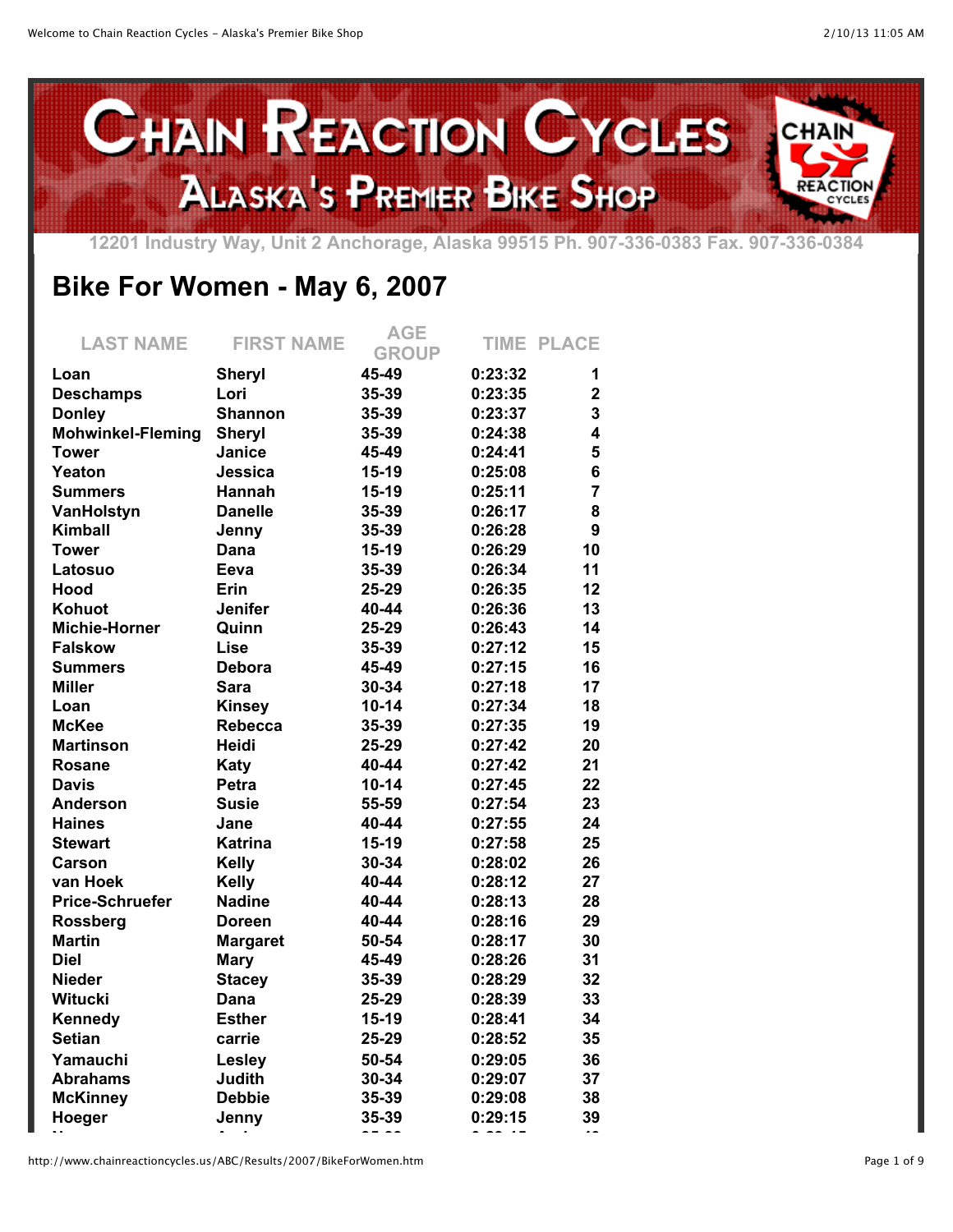| <b>Neeser</b>                 | Andrea                           | 35-39          | 0:29:15            | 40       |
|-------------------------------|----------------------------------|----------------|--------------------|----------|
| <b>Schwenn</b>                | <b>Shelly</b>                    | 35-39          | 0:29:20            | 41       |
| <b>Barnett</b>                | Anne                             | 25-29          | 0:29:20            | 42       |
| <b>Prater</b>                 | <b>Naomi</b>                     | 25-29          | 0:29:22            | 43       |
| John                          | <b>Brittany</b>                  | $15-19$        | 0:29:25            | 44       |
| <b>Koger</b>                  | Keri                             | 20-24          | 0:29:27            | 45       |
| <b>McLeod</b>                 | Jill                             | 40-44          | 0:29:33            | 46       |
| <b>Brewster</b>               | Liz                              | 45-49          | 0:29:33            | 47       |
| <b>Morrison</b>               | <b>Karen</b>                     | 40-44          | 0:29:36            | 48       |
| <b>Lindsey</b>                | <b>Jennifer</b>                  | 25-29          | 0:29:38            | 49       |
| <b>Krom</b>                   | <b>Kristin</b>                   | 25-29          | 0:29:40            | 50       |
| Cooper                        | Cindy                            | 50-54          | 0:29:46            | 51       |
| <b>Woods</b>                  | <b>Nina</b>                      | 30-34          | 0:29:49            | 52       |
| <b>Williams</b>               | <b>Jennifer</b>                  | 35-39          | 0:29:55            | 53       |
| Cohen                         | Jessica                          | 30-34          | 0:30:04            | 54       |
| <b>Steinbach McGourn</b>      | <b>Mari</b>                      | 40-44          | 0:30:09            | 55       |
| Konopacki                     | <b>Karen</b>                     | 45-49          | 0:30:13            | 56       |
| <b>Steinberg</b>              | <b>Stacy</b>                     | 35-39          | 0:30:16            | 57       |
| <b>Essex</b>                  | <b>Deb</b>                       | 35-39          | 0:30:17            | 58       |
| <b>Senden</b>                 | <b>Kristi</b>                    | 30-34          | 0:30:18            | 59       |
| <b>Comellas</b>               | <b>Thomissa</b>                  | $15-19$        | 0:30:29            | 60       |
| LeMon                         | <b>Rachel</b>                    | 30-34          | 0:30:30            | 61       |
| <b>McCartan</b>               | Rachel                           | 15-19          | 0:30:31            | 62       |
| <b>Hess</b>                   | Lauren                           | 15-19          | 0:30:33            | 63       |
| <b>Doyle</b>                  | Teresa                           |                | 0:30:35            | 64       |
| <b>Rogers</b>                 | <b>Crystal</b>                   | 40-44          | 0:30:35            | 65       |
| <b>Kazary</b>                 | <b>Ellen</b>                     | 30-34          | 0:30:35            | 66       |
| <b>MacKenzie</b>              | Amy                              | 35-39          | 0:30:36            | 67       |
| <b>Kirk</b>                   | <b>Valerie</b>                   | 15-19          | 0:30:41            | 68       |
| de la Pena                    | <b>Mireya</b>                    | 40-44          | 0:30:44            | 69       |
| <b>Frost</b>                  | <b>Marian</b>                    | 45-49          | 0:30:44            | 70       |
| <b>Bradford</b>               | <b>Traci</b>                     | 35-39          | 0:30:46            | 71       |
| <b>Helie</b>                  | Renee                            | 45-49          | 0:30:46            | 72       |
| <b>Adams</b>                  | <b>Sissy</b>                     | 40-44          | 0:30:53            | 73       |
| <b>Boots</b>                  | <b>Debbie</b>                    | 40-44          | 0:30:58            | 74       |
|                               | Kara                             | 30-34          | 0:31:04            | 75       |
| <b>Nyquist</b><br><b>Kirk</b> | Tanya                            | 35-39          | 0:31:04            | 76       |
| <b>Oakley</b>                 | <b>Karen</b>                     | 50-54          | 0:31:05            | 77       |
| <b>Piersma</b>                |                                  | 20-24          | 0:31:06            | 78       |
| <b>Butler</b>                 | Megan<br><b>Becky</b>            | $10 - 14$      | 0:31:14            | 79       |
| <b>Archer</b>                 | Kelli                            | 25-29          |                    | 80       |
| <b>Meade-Miller</b>           |                                  | 40-44          | 0:31:14<br>0:31:18 | 81       |
| <b>Bond</b>                   | <b>Nancy</b><br><b>Christine</b> | 30-34          | 0:31:20            | 82       |
| <b>Jacobsen</b>               |                                  | 45-49          | 0:31:22            | 83       |
|                               | <b>Rosy</b><br><b>Melissa</b>    |                |                    |          |
| <b>Anderson</b>               | <b>Laurel</b>                    | 45-49<br>35-39 | 0:31:22<br>0:31:26 | 84<br>85 |
| <b>Brady</b>                  |                                  |                |                    |          |
| <b>Whitsett</b>               | Jane                             | 50-54          | 0:31:32            | 86       |
| Agee                          | Aurora                           | 25-29          | 0:31:34            | 87       |
| <b>Clark</b>                  | <b>Katey</b>                     | 20-24          | 0:31:34            | 88       |
| <b>Heaton</b>                 | Carrie                           | 45-49          | 0:31:35            | 89       |
| <b>Bond</b>                   | <b>Brittany</b>                  | $10 - 14$      | 0:31:37            | 90       |
| <b>Spell</b>                  | Penny                            | 45-49          | 0:31:38            | 91       |
| <b>Merizon</b>                | <b>Kristin</b>                   | 35-39          | 0:31:38            | 92       |
| Coon                          | <b>Catherine</b>                 | 40-44          | 0:31:44            | 93       |
| Andruann                      | $\mathbf{V}$                     | EE EN          | 0.04.40            | Ωđ       |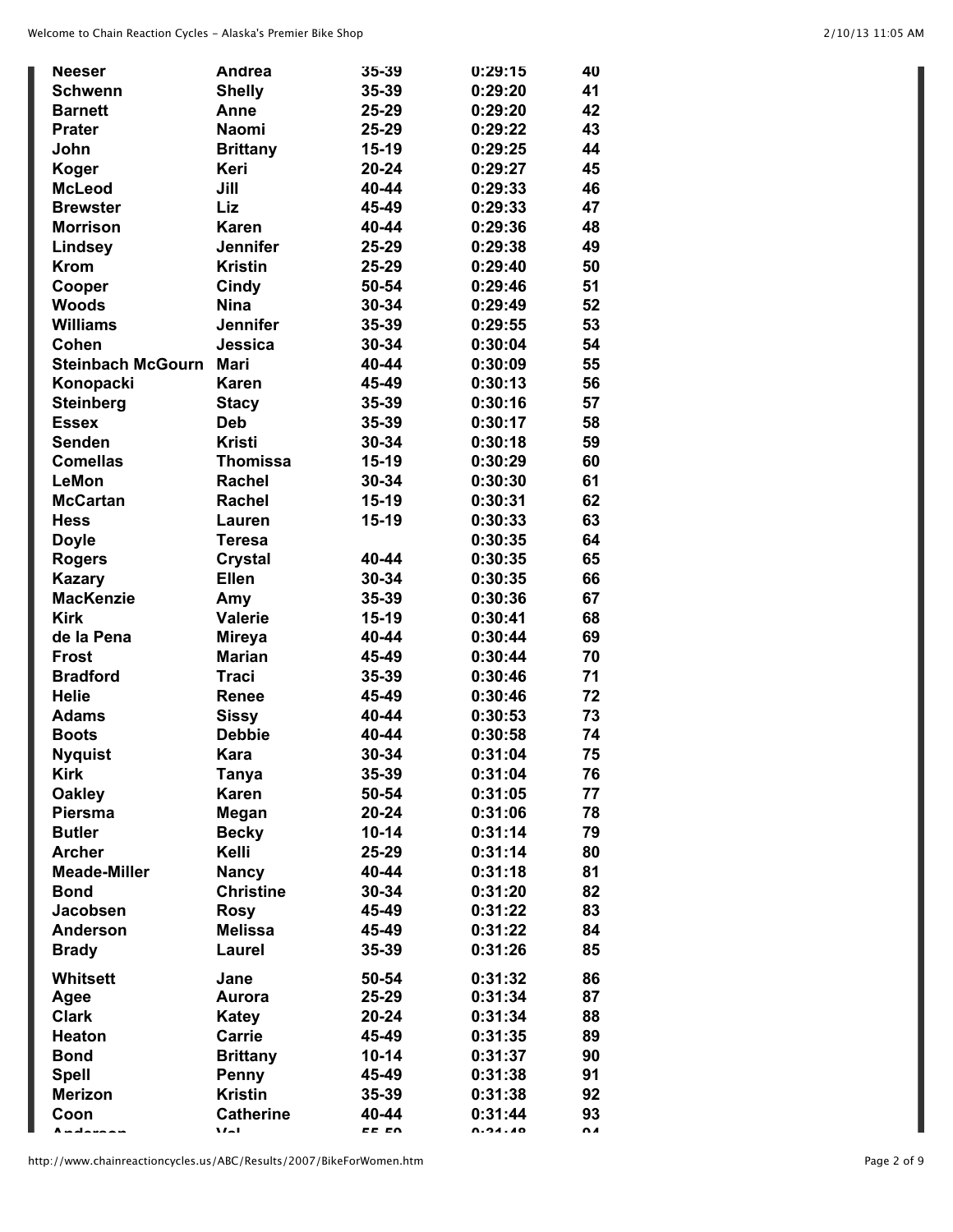| <b>Anderson</b>         | Väl              | ວວ-ວອ     | <b>U.31.40</b> | <b>IJ4</b> |
|-------------------------|------------------|-----------|----------------|------------|
| <b>Scharpf</b>          | Amy              | 25-29     | 0:31:50        | 95         |
| <b>Bear</b>             | <b>Robby</b>     | 45-49     | 0:31:50        | 96         |
| Macchello-Kay           | Laurie           | 40-44     | 0:31:54        | 97         |
| <b>Hardigg</b>          | <b>Karen</b>     | 25-29     | 0:31:57        | 98         |
| Witty                   | Rachel           | 35-39     | 0:32:01        | 99         |
| <b>Kirk</b>             | <b>Stephanie</b> | $10 - 14$ | 0:32:02        | 100        |
| <b>Beiergrohslein</b>   | <b>Alycia</b>    | 35-39     | 0:32:05        | 101        |
| <b>Neeno</b>            | <b>Jasmine</b>   | $10 - 14$ | 0:32:05        | 102        |
| Layton                  | Kimberly         | 20-24     | 0:32:09        | 103        |
| <b>Miller</b>           | <b>Chloe</b>     | 15-19     | 0:32:11        | 104        |
| <b>Burke</b>            | Anna             | 25-29     | 0:32:13        | 105        |
| Worrell                 | Cindy            | 45-49     | 0:32:17        | 106        |
| Chamberlain             | <b>Gretchen</b>  | 20-24     | 0:32:19        | 107        |
| <b>Tabor</b>            | <b>Jennifer</b>  | 45-49     | 0:32:30        | 108        |
| <b>Summers</b>          | Morgan           | $10 - 14$ | 0:32:30        | 109        |
| Leighty                 | <b>Robin</b>     | 45-49     | 0:32:31        | 110        |
| <b>Brookover</b>        | Kari             | 40-44     | 0:32:35        | 111        |
| <b>Jarrett</b>          | Jenia            | 30-34     | 0:32:42        | 112        |
| <b>McMaster-Goering</b> | <b>Tina</b>      | 40-44     | 0:32:43        | 113        |
| <b>Stone</b>            | <b>Tana</b>      | 25-29     | 0:32:44        | 114        |
| <b>Seybert</b>          | <b>Kathy</b>     | 45-49     | 0:32:45        | 115        |
| <b>Stanley</b>          | <b>Madigan</b>   | 15-19     | 0:32:47        | 116        |
| <b>Meshke</b>           | <b>Michelle</b>  | 35-39     | 0:32:49        | 117        |
| <b>Updegraff</b>        | <b>Katherine</b> | 25-29     | 0:32:51        | 118        |
| Rozen                   | Celia            | 50-54     | 0:32:51        | 119        |
| Love                    | Gigi             | 45-49     | 0:32:52        | 120        |
| <b>Hendel</b>           | Cindy            | 50-54     | 0:32:52        | 121        |
| <b>McKinnon</b>         | <b>Jennifer</b>  | 40-44     | 0:32:52        | 122        |
| <b>Hollon</b>           | Amy              | 30-34     | 0:32:54        | 123        |
| Anthony                 | <b>Gay Lee</b>   | 55-59     | 0:32:54        | 124        |
| bremont                 | mona             | 45-49     | 0:32:55        | 125        |
| <b>Rose</b>             | Judy             | 35-39     | 0:32:57        | 126        |
| <b>Hobart</b>           | <b>Karen</b>     | 35-39     | 0:33:03        | 127        |
| <b>Hunter</b>           | Gloria           | 50-54     | 0:33:04        | 128        |
| Gore                    | Anne             | 40-44     | 0:33:08        | 129        |
| <b>Wanat</b>            | <b>Bonnie</b>    | 45-49     | 0:33:14        | 130        |
| <b>Barnacle</b>         | <b>Nancy</b>     | 55-59     | 0:33:14        | 131        |
| Judy                    | <b>Kathleen</b>  | 40-44     | 0:33:19        | 132        |
| <b>Martinson</b>        | <b>Holly</b>     | 20-24     | 0:33:20        | 133        |
| <b>Knapp</b>            | <b>Kristine</b>  | 40-44     | 0:33:24        | 134        |
| <b>Caldwell</b>         | <b>Barbara</b>   | 55-59     | 0:33:32        | 135        |
|                         |                  |           |                |            |
| <b>Despars</b>          | <b>Kristy</b>    | 35-39     | 0:33:35        | 136        |
| <b>Bundy-Cobb</b>       | <b>Jennifer</b>  | 35-39     | 0:33:41        | 137        |
| <b>VanDehey</b>         | <b>Melanie</b>   | 35-39     | 0:33:49        | 138        |
| Paesani                 | Lisa             | 40-44     | 0:33:50        | 139        |
| Tuomi                   | Jane             | 30-34     | 0:33:50        | 140        |
| Larsen                  | <b>Molly</b>     |           | 0:33:51        | 141        |
| Langdon                 | <b>Mary</b>      | 50-54     | 0:33:53        | 142        |
| <b>Krysinski</b>        | <b>Mary</b>      | 45-49     | 0:33:55        | 143        |
| <b>Blackstock</b>       | Kimberly         | 25-29     | 0:33:58        | 144        |
| Libbey                  | <b>Colleen</b>   | 30-34     | 0:34:06        | 145        |
| Hill                    | <b>Alexandra</b> | 50-54     | 0:34:12        | 146        |
| <b>Floyd</b>            | Eileen           | 50-54     | 0:34:14        | 147        |
| hoon2O                  | منابيل           | 40-44     | 0.34.25        | 14R        |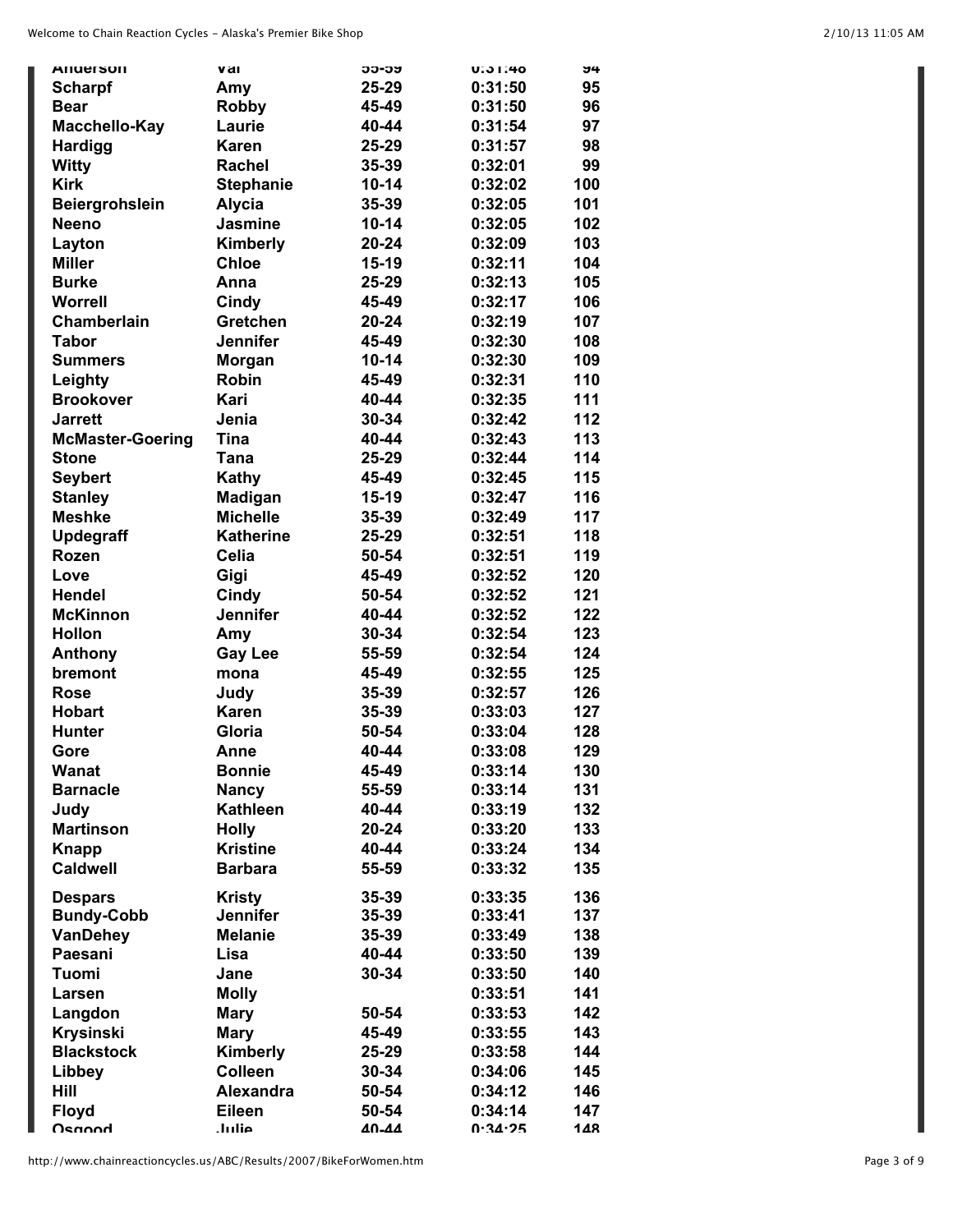| wuyuuu            | vunv                          | <b>TV-TT</b> | $v \cdot v + \cdot v$ | i TV |
|-------------------|-------------------------------|--------------|-----------------------|------|
| <b>Mohwinkle</b>  | <b>Diane</b>                  | 65-69        | 0:34:31               | 149  |
| Peloza            | Amy                           | 35-39        | 0:34:40               | 150  |
| <b>Reilly</b>     | <b>Sheila</b>                 | 40-44        | 0:34:42               | 151  |
| <b>Boom</b>       | Chera                         | 40-44        | 0:34:42               | 151  |
| <b>Carle</b>      | Megan                         | 25-29        | 0:34:45               | 152  |
| <b>Collins</b>    | <b>Nancy</b>                  | 55-59        | 0:34:46               | 153  |
| <b>Oakley</b>     | susan                         | 40-44        | 0:34:48               | 154  |
| <b>Perkins</b>    | <b>Tricia</b>                 | 45-49        | 0:34:53               | 155  |
| <b>Neilson</b>    | Kathryn                       | 50-54        | 0:34:54               | 156  |
| Willman           | <b>Holly</b>                  | 25-29        | 0:35:00               | 157  |
| <b>Theisen</b>    | <b>Rosemary</b>               | 35-39        | 0:35:02               | 158  |
| <b>Phillips</b>   | <b>Patti</b>                  | 50-54        | 0:35:04               | 159  |
| <b>Kotter</b>     | Kwai Fung (Fiona) 30-34       |              | 0:35:05               | 160  |
| <b>Miller</b>     | <b>Susan</b>                  | 35-39        | 0:35:07               | 161  |
|                   |                               |              |                       |      |
| <b>Rettmann</b>   | <b>Valerie</b><br><b>Beth</b> | 55-59        | 0:35:17               | 162  |
| Verrelli          |                               | 40-44        | 0:35:22               | 163  |
| <b>Hoff</b>       | <b>Heather</b>                | 30-34        | 0:35:22               | 164  |
| <b>St. Peters</b> | <b>Michelle</b>               | 40-44        | 0:35:26               | 165  |
| <b>Tittle</b>     | Pam                           | 40-44        | 0:35:26               | 166  |
| Kantor            | Lisa                          | 35-39        | 0:35:29               | 167  |
| <b>Montano</b>    | Laurie                        | 35-39        | 0:35:30               | 168  |
| <b>Paskvan</b>    | <b>Betsy</b>                  | 40-44        | 0:35:36               | 169  |
| Lee               | <b>Karen</b>                  | 45-49        | 0:35:38               | 170  |
| Kupczynski        | Cindy                         | 45-49        | 0:35:39               | 171  |
| <b>Brassard</b>   | <b>Emily</b>                  | $15-19$      | 0:35:40               | 172  |
| <b>McDonald</b>   | <b>Echo</b>                   | 40-44        | 0:35:41               | 173  |
| <b>Waring</b>     | <b>Kristina</b>               | 30-34        | 0:35:43               | 174  |
| <b>Patchin</b>    | Julie                         | 35-39        | 0:35:45               | 175  |
| Day               | Jo Ann                        | 35-39        | 0:35:45               | 176  |
| <b>Strickland</b> | Cyndy                         | 40-44        | 0:35:47               | 177  |
| <b>Sears</b>      | <b>Sue</b>                    | 35-39        | 0:35:47               | 178  |
| Lile              | Amy                           | 45-49        | 0:35:56               | 179  |
| <b>Moses</b>      | <b>Nancy</b>                  | 50-54        | 0:35:59               | 180  |
| Hanley            | <b>Tracy</b>                  | 35-39        | 0:36:02               | 181  |
| Wheeler           | Tami                          | 45-49        | 0:36:12               | 182  |
| <b>Harley</b>     | <b>Sandra</b>                 | 45-49        | 0:36:16               | 183  |
| <b>Maguire</b>    | <b>Patti</b>                  |              | 0:36:16               | 184  |
| <b>Nixon</b>      | <b>Katherine</b>              | 50-54        | 0:36:22               | 185  |
| <b>Timp</b>       | <b>Sally</b>                  | 50-54        | 0:36:28               | 186  |
| Cooper            | <b>Katrina</b>                | 35-39        | 0:36:29               | 187  |
| <b>Waters</b>     | carol                         | 60-64        | 0:36:31               | 188  |
| <b>Clark</b>      | Lyn                           | 55-59        | 0:36:32               | 189  |
| <b>Mitchell</b>   | <b>Kristin</b>                | 30-34        | 0:36:37               | 190  |
| Chapman           | <b>Catherine</b>              | 40-44        | 0:36:45               | 191  |
| Yarborough        | Linda                         | 50-54        | 0:36:50               | 192  |
| <b>Pysz</b>       | <b>Ilah</b>                   | 25-29        | 0:36:54               | 193  |
| <b>Corbat</b>     | <b>Melissa</b>                | 30-34        | 0:36:56               | 194  |
| <b>Kopecky</b>    | <b>Brooke</b>                 | 25-29        | 0:37:03               | 195  |
| <b>Sanchez</b>    | Yronelly                      | 20-24        | 0:37:04               | 196  |
| <b>Irving</b>     | <b>Evelyn</b>                 | 55-59        | 0:37:12               | 197  |
| <b>Aguilar</b>    | <b>Alice</b>                  | 40-44        | 0:37:12               | 198  |
| <b>Barnett</b>    | <b>Diane</b>                  | 60-64        | 0:37:12               | 199  |
| <b>Karge</b>      | Cory                          | 35-39        | 0:37:13               | 200  |
| <b>Downing</b>    | Carole                        | 35-39        | 0:37:15               | 201  |
|                   |                               |              |                       |      |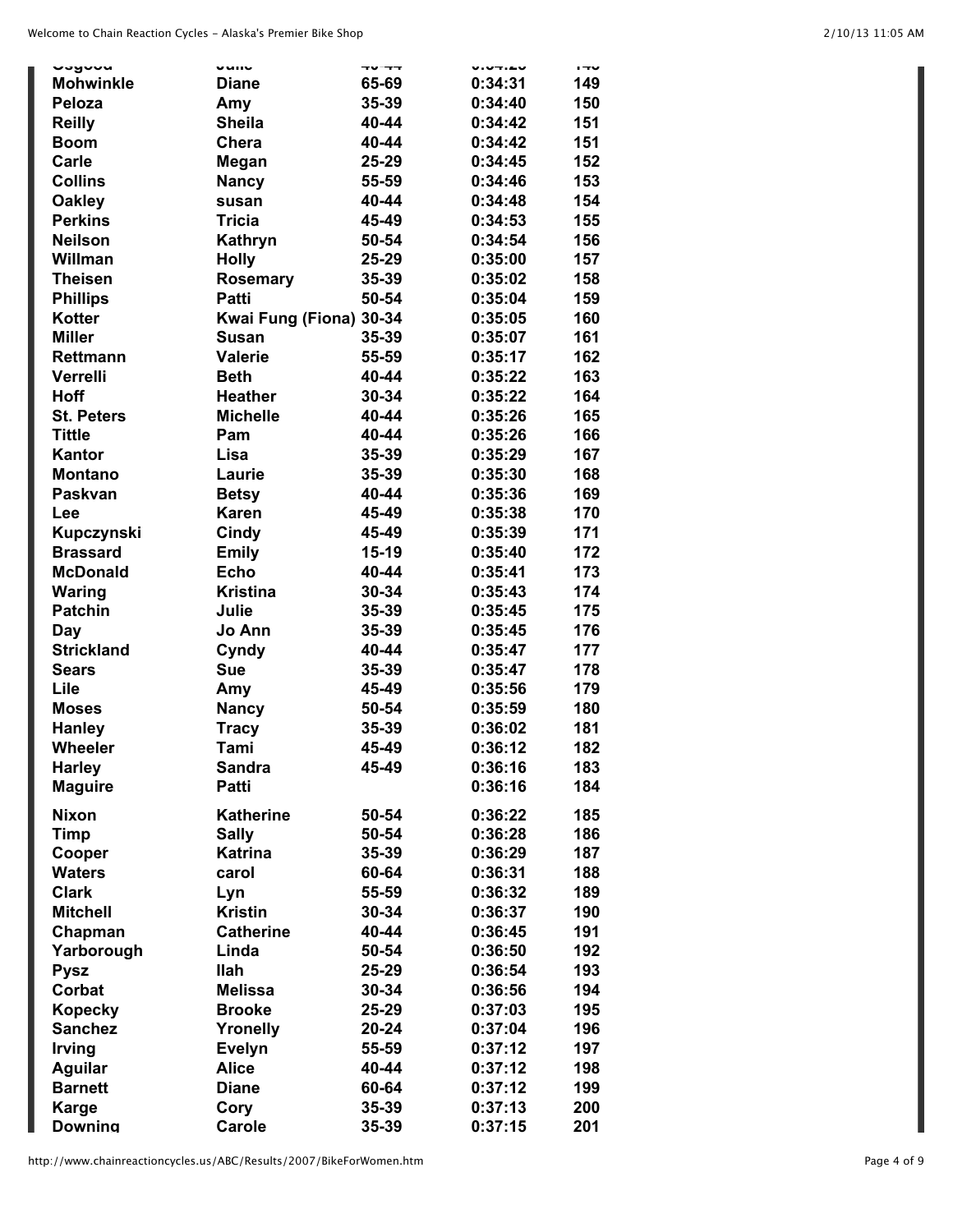| v<br>Gray              | Carrie           | 30-34     | 0:37:18 | 202 |
|------------------------|------------------|-----------|---------|-----|
| <b>Roth</b>            | <b>Monica</b>    | 20-24     | 0:37:22 | 203 |
| Gorman                 | Toni             | 45-49     | 0:37:27 | 204 |
| <b>Kuhle</b>           | <b>Rosalyn</b>   | 15-19     | 0:37:28 | 205 |
| Predeger               | <b>Betty</b>     | 55-59     | 0:37:29 | 206 |
| James                  | <b>Delynn</b>    | 50-54     | 0:37:33 | 207 |
| <b>Hensel</b>          | <b>Mary</b>      | 65-69     | 0:37:46 | 208 |
| <b>Karchere</b>        | Laura            | 50-54     | 0:37:50 | 209 |
| <b>Theis</b>           | Lindy            | 50-54     | 0:37:52 | 210 |
| <b>Teel</b>            | <b>Susan</b>     | 45-49     | 0:37:53 | 211 |
| <b>Cubbedge</b>        | Jill             | 40-44     | 0:37:55 | 212 |
| Young                  | <b>Arielle</b>   | 20-24     | 0:37:59 | 213 |
| <b>Chriswell</b>       | Amanda           | 25-29     | 0:38:05 | 214 |
| <b>Rideout</b>         | <b>Beverly</b>   | 40-44     | 0:38:07 | 215 |
| Gorman                 | Jamie            | $10 - 14$ | 0:38:10 | 216 |
| <b>Krolick</b>         | Carol            | 45-49     | 0:38:14 | 217 |
| Wright                 | <b>Debra</b>     | 45-49     | 0:38:15 | 218 |
| <b>Davis</b>           | Lana             | 35-39     | 0:38:18 | 219 |
| <b>Rivera</b>          | Claudia          | 40-44     | 0:38:21 | 220 |
| Knutson                | Donna            | 55-59     | 0:38:23 | 221 |
| <b>Irwin</b>           | <b>Catherine</b> | 55-59     | 0:38:25 | 222 |
| <b>Davis</b>           | <b>Marcia</b>    | 45-49     | 0:38:26 | 223 |
| <b>Madison-Gravel</b>  | Lee              |           | 0:38:38 | 224 |
| <b>Patterson-Simes</b> | Jamie            | 40-44     | 0:38:44 | 225 |
| <b>Bain</b>            | Lyndsay          | 20-24     | 0:38:45 | 226 |
| <b>Brassard</b>        | <b>Patti</b>     | 40-44     | 0:38:45 | 227 |
| <b>Willis</b>          | Janet            | 20-24     | 0:38:49 | 228 |
| Young                  | Lynn             | 45-49     | 0:38:50 | 229 |
| Horn                   | <b>Barbara</b>   | 40-44     | 0:38:50 | 230 |
| Longacre               | <b>Samantha</b>  | 15-19     | 0:38:53 | 231 |
| <b>Cocallas</b>        | Arianna          | $10 - 14$ | 0:38:59 | 232 |
| <b>Rabinovitch</b>     | <b>Danielle</b>  | 25-29     | 0:39:05 | 233 |
| Pendergraft            | Dayna            | 25-29     | 0:39:10 | 234 |
|                        |                  | 50-54     | 0:39:12 | 235 |
| <b>Bamberger</b>       | Joyce            |           |         |     |
| <b>McLaughlin</b>      | Jodi             | 30-34     | 0:39:13 | 236 |
| <b>Fison</b>           | <b>Susan</b>     | 55-59     | 0:39:14 | 237 |
| Newgaard               | Colleen          | 50-54     | 0:39:21 | 238 |
| <b>Hensley</b>         | Cynthia          | 40-44     | 0:39:29 | 239 |
| <b>Caldwell</b>        | Jennifer         | 50-54     | 0:39:32 | 240 |
| <b>Burchell</b>        | <b>Stephanie</b> | 60-64     | 0:39:35 | 241 |
| Garner                 | <b>Michelle</b>  | 35-39     | 0:39:35 | 242 |
| Wanamaker              | <b>Becky</b>     | 25-29     | 0:39:35 | 243 |
| Rathkopf               | <b>Melinda</b>   | 35-39     | 0:39:38 | 244 |
| <b>Kagerer</b>         | <b>Barbara</b>   | 45-49     | 0:39:42 | 245 |
| Garner                 | Cathy            | 55-59     | 0:39:44 | 246 |
| <b>Hamlett</b>         | Shannon          | 30-34     | 0:39:45 | 247 |
| <b>Piccard</b>         | Angela           | $10 - 14$ | 0:39:57 | 248 |
| <b>Sarten</b>          | Leslie           | 25-29     | 0:39:59 | 249 |
| Ferguson               | <b>Karen</b>     | 40-44     | 0:40:00 | 250 |
| <b>Pittz</b>           | <b>Shirley</b>   | 55-59     | 0:40:01 | 251 |
| Liotta                 | <b>Annie</b>     | $10 - 14$ | 0:40:12 | 252 |
| <b>McCammon</b>        | <b>Molly</b>     | 55-59     | 0:40:28 | 253 |
| <b>Thibert</b>         | <b>Janet</b>     | 45-49     | 0:40:31 | 254 |
| <b>Guilfoil</b>        | Valerie          | 50-54     | 0:40:33 | 255 |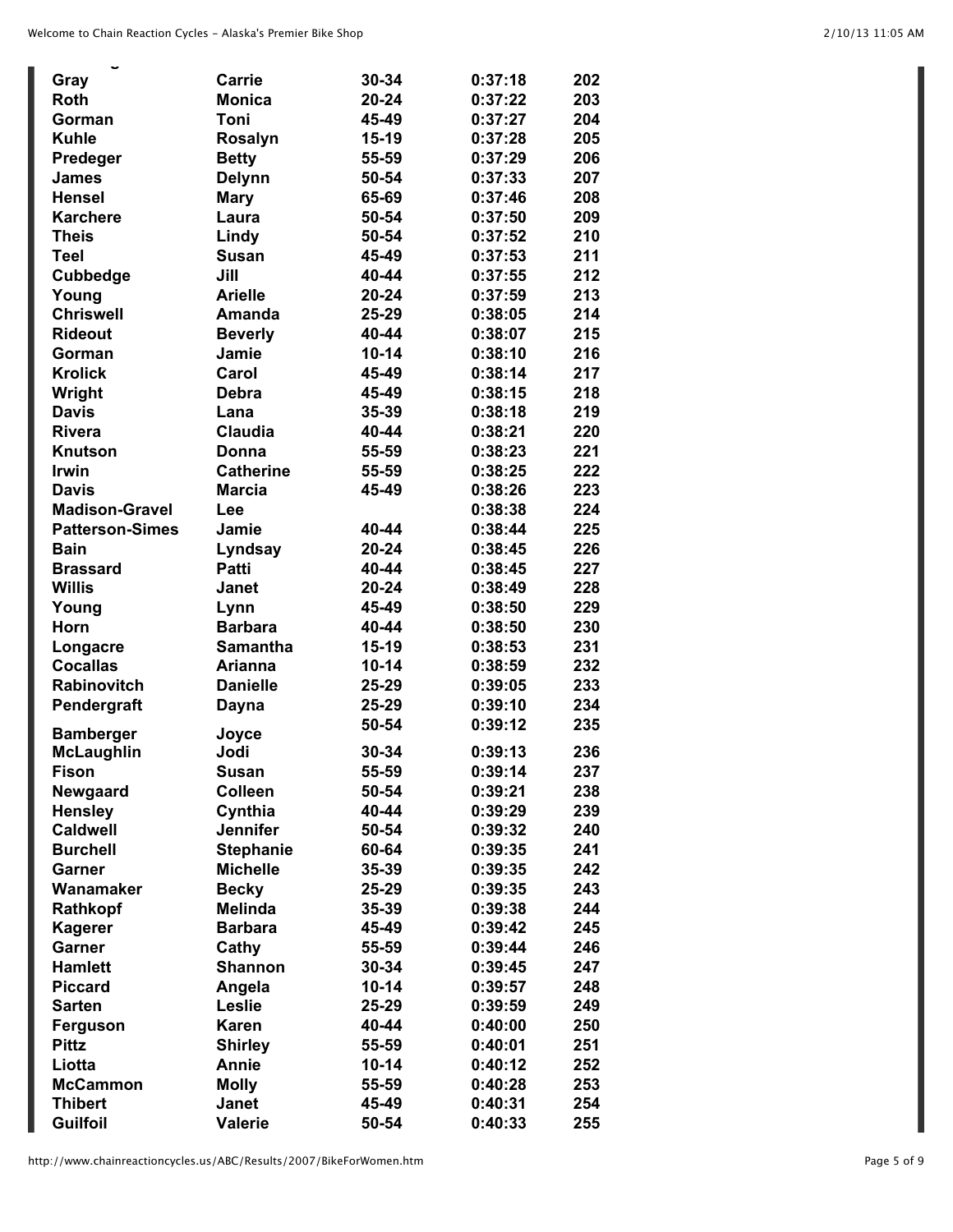| <b>Hershey</b>     | Vera             | 55-59     | 0:40:34 | 256 |
|--------------------|------------------|-----------|---------|-----|
| Kay                | Jodi             | 30-34     | 0:40:35 | 257 |
| <b>Tweto</b>       | <b>Ruth</b>      | 55-59     | 0:40:36 | 258 |
| <b>Schwartz</b>    | <b>Dede</b>      | 50-54     | 0:40:42 | 259 |
| <b>Allen</b>       | <b>Barbara</b>   | 50-54     | 0:40:43 | 260 |
| <b>Peterson</b>    | Megan            | 25-29     | 0:40:57 | 261 |
| Snuggerud          | Jeannie          | 35-39     | 0:41:07 | 262 |
| <b>Roos</b>        | <b>Kirsten</b>   | 35-39     | 0:41:18 | 263 |
| Ringler            | Jane             | 50-54     | 0:41:20 | 264 |
| <b>Sullivan</b>    | <b>Patricia</b>  | 45-49     | 0:41:20 | 265 |
| Geitz              | <b>Patricia</b>  | 60-64     | 0:41:32 | 266 |
| Waggoner           | Linda            | 55-59     | 0:41:34 | 267 |
| <b>Bilak</b>       | <b>Sarah</b>     | 20-24     | 0:41:35 | 268 |
| <b>Brittain</b>    | <b>April</b>     | $10 - 14$ | 0:41:38 | 269 |
| <b>Brassard</b>    | Amy              | $10 - 14$ | 0:41:40 | 270 |
| <b>Schafer</b>     | <b>Susan</b>     | 45-49     | 0:41:42 | 271 |
| <b>Votaw</b>       | <b>Nicole</b>    | 25-29     | 0:41:43 | 272 |
| <b>Way</b>         | <b>Taylor</b>    | $10 - 14$ | 0:41:58 | 273 |
| <b>Mullis</b>      | Cynthia          | 40-44     | 0:42:06 | 274 |
| Carte              | <b>Kristen</b>   | 30-34     | 0:42:14 | 275 |
| <b>Carlson</b>     | <b>Holli</b>     | 50-54     | 0:42:15 | 276 |
| Jordan             | <b>Alice</b>     | 45-49     | 0:42:17 | 277 |
| <b>Athens</b>      | <b>Marika</b>    | 25-29     | 0:42:19 | 278 |
| <b>Way</b>         | <b>Katie</b>     | 35-39     | 0:42:24 | 279 |
| <b>Moore</b>       | Kara             | 25-29     | 0:42:26 | 280 |
| <b>Neeno</b>       | Teresa           | 40-44     | 0:42:36 | 281 |
| Johnsen            | <b>Patricia</b>  | 60-64     | 0:42:37 | 282 |
| <b>Rakos</b>       | <b>Karen</b>     | 35-39     | 0:42:40 | 283 |
| <b>Holton</b>      | Georgia          | 40-44     | 0:42:42 | 284 |
| Levine             | Danny            | $10 - 14$ | 0:42:51 | 285 |
|                    |                  |           |         |     |
| <b>Tafs</b>        | <b>Christina</b> | 35-39     | 0:42:57 | 286 |
| Ginsburg           | <b>Patty</b>     | 55-59     | 0:42:57 | 287 |
| <b>Johnson</b>     | Janice           | 50-54     | 0:43:03 | 288 |
| devine             | monica           | 50-54     | 0:43:07 | 289 |
| <b>McKinley</b>    | <b>Shara</b>     | 30-34     | 0:43:11 | 290 |
| <b>Clingenpeel</b> | Jody             | 40-44     | 0:43:11 | 291 |
| <b>Rogers</b>      | Susan            | 60-64     | 0:43:14 | 292 |
| <b>Bristol</b>     | Amy              | 25-29     | 0:43:14 | 293 |
| Coppock            | <b>Stefanie</b>  | 50-54     | 0:43:38 | 294 |
| Waggoner           | <b>Holly</b>     | 35-39     | 0:43:55 | 295 |
| Kear               | <b>Alison</b>    | 40-44     | 0:43:57 | 296 |
| <b>Ramirez</b>     | <b>Monica</b>    | 20-24     | 0:43:57 | 297 |
| Lindberg           | Ingrid           | 45-49     | 0:44:06 | 298 |
| <b>Gunther</b>     | <b>April</b>     | 40-44     | 0:44:10 | 299 |
| <b>Thurston</b>    | <b>Barbara</b>   | 45-49     | 0:44:22 | 300 |
| <b>Burgett</b>     | <b>Cleo</b>      | 50-54     | 0:44:25 | 301 |
| <b>Simmons</b>     | Eileen           | 40-44     | 0:44:27 | 302 |
| <b>Walker</b>      | Janna            | 35-39     | 0:44:49 | 303 |
| <b>Sears</b>       | Lisa             |           | 0:44:51 | 304 |
| <b>Valdez</b>      | <b>Annette</b>   | 50-54     | 0:45:10 | 305 |
| <b>Harris</b>      | Laura            | 35-39     | 0:45:24 | 306 |
| <b>Constantine</b> | Wendy            | 50-54     | 0:45:28 | 307 |
| <b>Piccard</b>     | <b>Idamarie</b>  | 65-69     | 0:45:34 | 308 |
| <b>Franks</b>      | <b>Colleen</b>   | 35-39     | 0:45:34 | 309 |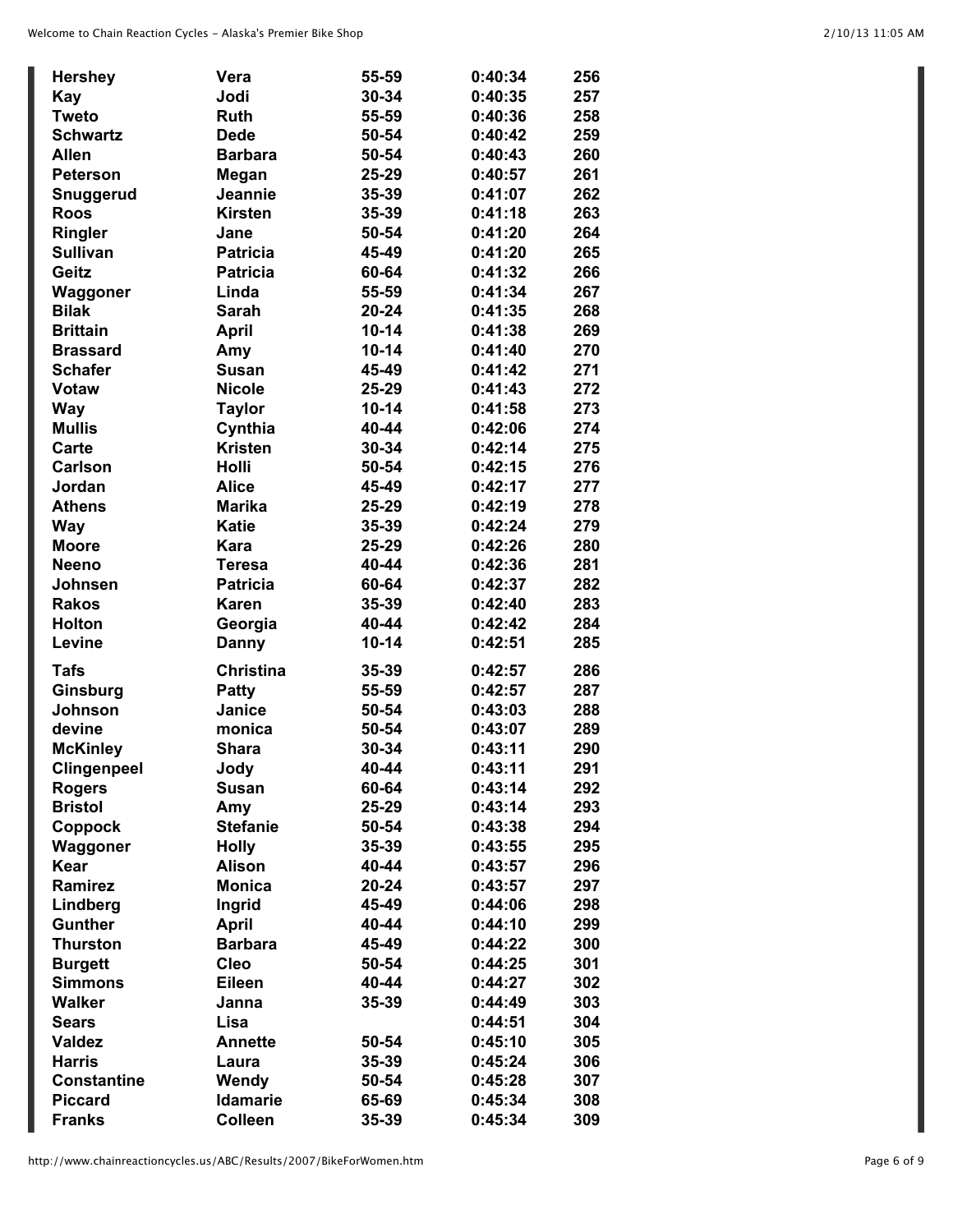| Garner                         | <b>Barbara</b>   | 70-74     | 0:45:41 | 310 |
|--------------------------------|------------------|-----------|---------|-----|
| <b>Vandruff</b>                | <b>Deborah</b>   | 50-54     | 0:45:44 | 311 |
| Jodka                          | Val              | 55-59     | 0:45:53 | 312 |
| <b>McGuire</b>                 | <b>Sylvia</b>    | 50-54     | 0:45:59 | 313 |
| <b>Abercrombie</b>             | <b>Barbara</b>   | 60-64     | 0:46:02 | 314 |
| Lucero                         | Cara             | 40-44     | 0:46:08 | 315 |
| O'Donnell                      | <b>Janelle</b>   | 30-34     | 0:46:19 | 316 |
| Gordon                         | <b>Kathleen</b>  | 45-49     | 0:46:21 | 317 |
| Foo                            | <b>Sarah</b>     | 45-49     | 0:46:23 | 318 |
| Jolley                         | <b>Christine</b> | 60-64     | 0:46:28 | 319 |
| <b>Notis</b>                   | <b>Katie</b>     | 25-29     | 0:46:31 | 320 |
| <b>Johnson McCormick Ambre</b> |                  | 25-29     | 0:46:34 | 321 |
| <b>Wilder</b>                  | <b>Christina</b> | 25-29     | 0:46:42 | 322 |
| <b>Sterling</b>                | Angela           | 35-39     | 0:46:50 | 323 |
| <b>Howell</b>                  | <b>Kelly</b>     | 35-39     | 0:46:51 | 324 |
| Ashman                         | <b>Tracie</b>    | 25-29     | 0:46:54 | 325 |
| <b>Bartorillo</b>              | <b>Sandy</b>     | 55-59     | 0:46:54 | 326 |
| <b>Greene</b>                  | Carolynn         | 35-39     | 0:47:03 | 327 |
| <b>Cocallas</b>                | <b>Sally</b>     | 45-49     | 0:47:14 | 328 |
| <b>Slaght</b>                  | <b>Melissa</b>   | 25-29     | 0:47:15 | 329 |
| Gough                          | <b>Heather</b>   | 35-39     | 0:47:21 | 330 |
| <b>Kapper</b>                  | <b>Jackie</b>    | 45-49     | 0:47:39 | 331 |
| <b>Wolfe</b>                   | <b>Victoria</b>  | 45-49     | 0:47:49 | 332 |
| <b>Palmer</b>                  | Joyce            | 60-64     | 0:47:53 | 333 |
| Laws                           | Connie           | 45-49     | 0:47:58 | 334 |
| <b>Peters</b>                  | <b>Sarah</b>     | $5-9$     | 0:47:59 | 335 |
| Hart                           | <b>Rochelle</b>  | 40-44     | 0:48:02 | 336 |
| <b>Hansen</b>                  | Dawn             | 45-49     | 0:48:02 | 337 |
| <b>Smith</b>                   | <b>Corinne</b>   | 40-44     | 0:48:06 | 338 |
| <b>Schlemme</b>                | Erin             | 35-39     | 0:48:08 | 339 |
| <b>Barsalou</b>                | Cassandra        | $10 - 14$ | 0:48:10 | 340 |
| Agee                           | <b>Terri</b>     | 55-59     | 0:48:13 | 341 |
| Curran                         | <b>Sheila</b>    |           | 0:48:16 | 342 |
| <b>Keck</b>                    | <b>Kathy</b>     | 45-49     | 0:48:20 | 343 |
| <b>Wilson</b>                  | <b>Roxanne</b>   | 45-49     | 0:48:21 | 344 |
| <b>Brendel</b>                 | <b>Judith</b>    | 55-59     | 0:48:25 | 345 |
| Wickman                        | Renee            | 35-39     | 0:48:26 | 346 |
| Welker                         | Leann            | 35-39     | 0:48:47 | 347 |
| <b>Reeves</b>                  | <b>Susan</b>     | 55-59     | 0:48:51 | 348 |
| <b>Abbott</b>                  | <b>Sally</b>     | 50-54     | 0:48:52 | 349 |
| <b>Murray</b>                  | <b>Debbie</b>    | 40-44     | 0:48:56 | 350 |
| Gagnon                         | <b>Maria</b>     | 40-44     | 0:49:04 | 351 |
| <b>Faris</b>                   | Jenni            | 30-34     | 0:49:09 | 352 |
| <b>Murray</b>                  | Erin             | $10 - 14$ | 0:49:10 | 353 |
| Welker                         | Carina           | $5-9$     | 0:49:24 | 354 |
| <b>Miles</b>                   | Sam              | $10 - 14$ | 0:49:50 | 355 |
| <b>Hentges</b>                 | <b>Debora</b>    | 30-34     | 0:49:51 | 356 |
| <b>Hardy</b>                   | <b>Jennifer</b>  | 30-34     | 0:50:03 | 357 |
| <b>Miles</b>                   | <b>Melinda</b>   | 40-44     | 0:50:10 | 358 |
| Lewis                          | Anne (Vicki)     | 50-54     | 0:50:28 | 359 |
| <b>Callaway</b>                | <b>Sarah</b>     | 25-29     | 0:50:32 | 360 |
| <b>McCune</b>                  | <b>Kristin</b>   | 55-59     | 0:50:33 | 361 |
| <b>Huls</b>                    | Corianne         | 20-24     | 0:50:34 | 362 |
| Vega                           | Jaeger           | 30-34     | 0:50:41 | 363 |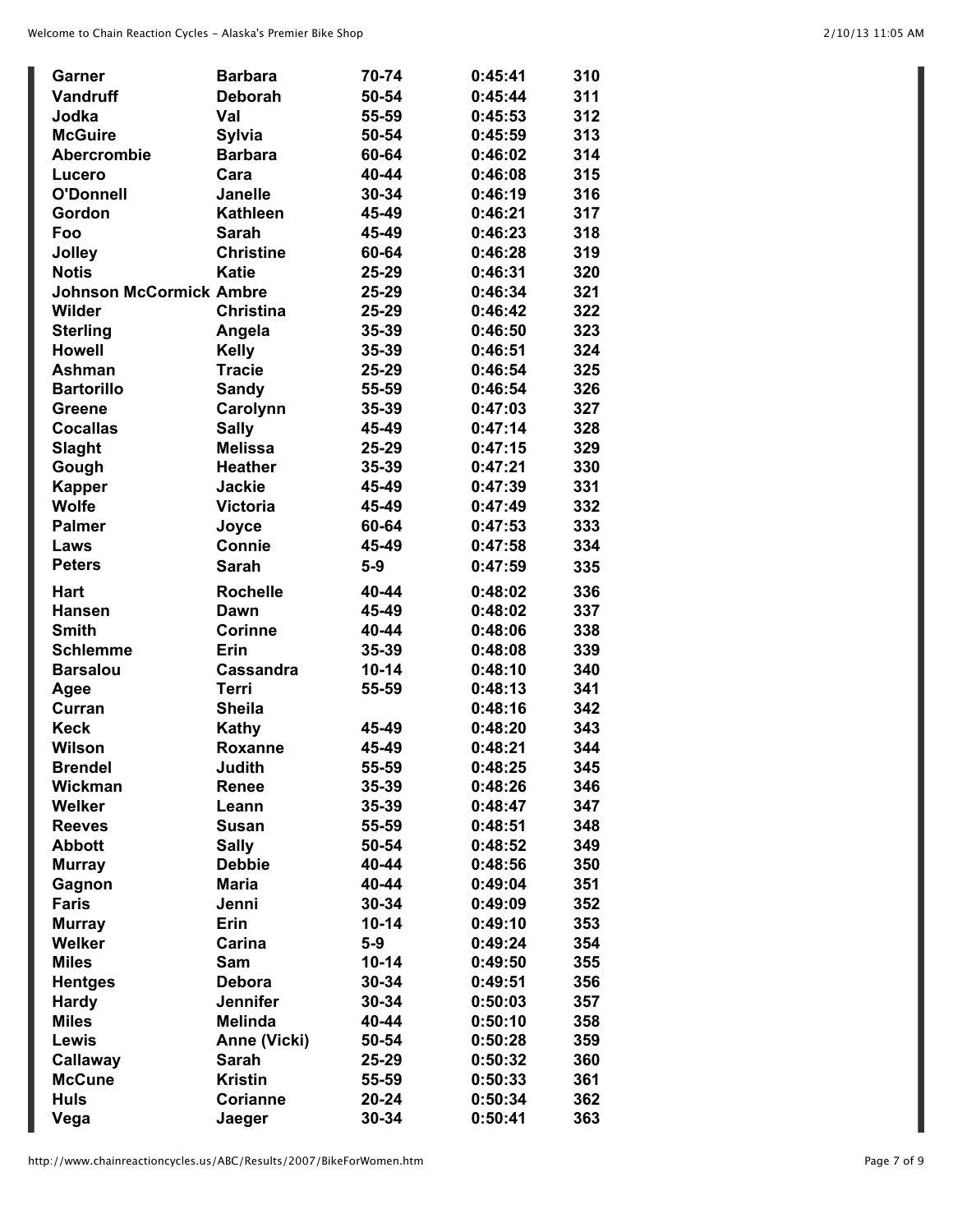| <b>Flagg</b>            | <b>Stacy</b>     | 45-49     | 0:50:41 | 364 |
|-------------------------|------------------|-----------|---------|-----|
| Egan                    | Erin             | 30-34     | 0:50:46 | 365 |
| <b>Mayers</b>           | <b>Araceli</b>   | 40-44     | 0:50:48 | 366 |
| <b>Bernard</b>          | Susan            | 35-39     | 0:50:51 | 367 |
| <b>Neher</b>            | <b>Katy</b>      | 45-49     | 0:50:51 | 368 |
| <b>West</b>             | Lisa             | 40-44     | 0:50:53 | 369 |
| <b>Travostino</b>       | Joan             | 50-54     | 0:50:58 | 370 |
| <b>Farris</b>           | <b>JudyAnn</b>   | 55-59     | 0:51:03 | 371 |
| <b>Ostrom</b>           | <b>Katie</b>     | 35-39     | 0:51:08 | 372 |
| <b>Walker</b>           | <b>Sarah</b>     | 40-44     | 0:51:09 | 373 |
| <b>Vollick</b>          | Julie            | 40-44     | 0:51:19 | 374 |
| <b>Prince</b>           | <b>Dianne</b>    | 40-44     | 0:51:21 | 375 |
| <b>Retsinas</b>         | Jennifer         | 35-39     | 0:51:27 | 376 |
| <b>Smallwood</b>        | <b>Tuyet</b>     | 35-39     | 0:51:29 | 377 |
| <b>Eluska</b>           | Cheryl           | 35-39     | 0:51:32 | 378 |
| <b>Digert</b>           | <b>Emma</b>      | $10 - 14$ | 0:51:36 | 379 |
| <b>Grishkowsky</b>      | Andri            | 20-24     | 0:51:37 | 380 |
| <b>Greene</b>           | <b>Vicki</b>     | 45-49     | 0:51:37 | 381 |
| <b>Prince</b>           | <b>Alaina</b>    | $10 - 14$ | 0:51:39 | 382 |
| <b>Huebler</b>          | <b>Terri</b>     | 40-44     | 0:51:56 | 383 |
| <b>Krueger</b>          | Lorraine         | 50-54     | 0:52:01 | 384 |
| <b>Blouin Cudney</b>    | Lee              | 55-59     | 0:52:02 | 385 |
| <b>Baker</b>            | <b>Tyanna</b>    | $10 - 14$ | 0:52:41 | 386 |
| <b>Anderson</b>         | <b>Stacey</b>    | 40-44     | 0:52:57 | 387 |
| Wolski                  | <b>Karen</b>     | 40-44     | 0:53:11 | 388 |
| <b>Rodgers</b>          | <b>Kimber</b>    | 30-34     | 0:53:20 | 389 |
| Jedlicka                | <b>Kiersten</b>  | 35-39     | 0:53:30 | 390 |
| <b>Harris</b>           | Angela           | 40-44     | 0:53:30 | 391 |
| <b>Harrison</b>         | <b>Jennifer</b>  | 20-24     | 0:53:41 | 392 |
| <b>Harris</b>           | Lilly            | $10 - 14$ | 0:53:41 | 393 |
| <b>King</b>             | Anna             | 25-29     | 0:53:49 | 394 |
| <b>Mears</b>            | Donna            | 35-39     | 0:53:58 | 395 |
| Kaniaupio               | <b>Tamara</b>    | 25-29     | 0:53:59 | 396 |
| <b>Eischens</b>         | <b>Carrie</b>    | 30-34     | 0:54:17 | 397 |
| <b>Ferguson-Wheeler</b> | <b>Diana</b>     | 25-29     | 0:54:19 | 398 |
| <b>Schiemann</b>        | Gail             | 45-49     | 0:54:53 | 399 |
| <b>Neptune</b>          | <b>Hayley</b>    | $5-9$     | 0:54:57 | 400 |
| <b>Sawasaki</b>         | <b>Vivianne</b>  | 40-44     | 0:54:59 | 401 |
| <b>Tasker</b>           | <b>Terranova</b> | $10 - 14$ | 0:55:09 | 402 |
| <b>Sellers</b>          | Jocelyn          | $5-9$     | 0:55:13 | 403 |
| <b>Neptune</b>          | <b>Patricia</b>  | 45-49     | 0:55:18 | 404 |
| Cook                    | <b>April</b>     | 50-54     | 0:55:33 | 405 |
| <b>Viteri</b>           | <b>Maria</b>     | 60-64     | 0:56:01 | 406 |
| <b>Westwick</b>         | <b>Emma</b>      | $10 - 14$ | 0:56:32 | 407 |
| <b>Sarber</b>           | <b>Katherine</b> | 35-39     | 0:56:36 | 408 |
| <b>Hensel</b>           | <b>Amber</b>     | 25-29     | 0:56:53 | 409 |
| Doogan                  | Amy              | 30-34     | 0:56:54 | 410 |
| Hoyt                    | <b>Heather</b>   | 30-34     | 0:57:37 | 411 |
| <b>Zastrow</b>          | Candi            | 30-34     | 0:57:46 | 412 |
| <b>Heinen</b>           | <b>Deborah</b>   | 40-44     | 0:58:11 | 413 |
| <b>Williams</b>         | Aurora           | $5-9$     | 0:58:32 | 414 |
| <b>Sanders</b>          | Kati             | 40-44     | 0:58:33 | 415 |
| Hager                   | <b>Barbara</b>   | 25-29     | 0:58:42 | 416 |
| <b>Williams</b>         | <b>Barb</b>      | 35-39     | 0:58:53 | 417 |